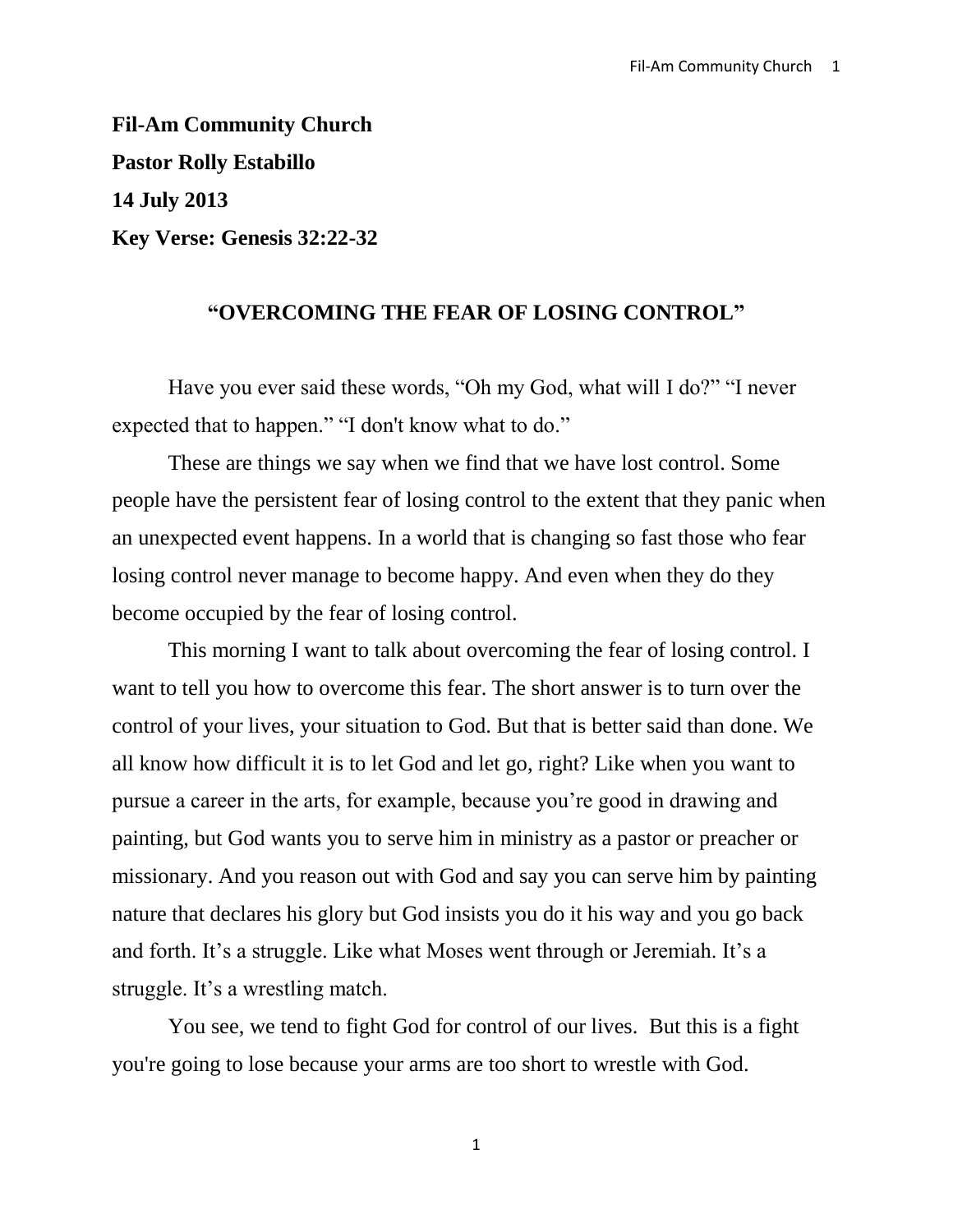This morning we're going to look at the story of Jacob. Jacob's hang-up was that he was a manipulator, a swindler, so he really liked to get his own way. His name literally means "heel-grabber" because as Esau, his twin brother, was being born, he grabbed Esau's heel like he wanted to come out first. That's why his name also means "supplanter", someone who wants to get ahead of

others through trickery or deception. He was always using people and he was always getting into trouble because he used people to get his own way. In short, he was a cheater.

Let's look at this passage from Genesis 32:22-32.

Jacob has a literal wrestling match with God. The story is filled with symbolism and principles for us to apply in our lives to how we change. This experience transformed his life and from this turning point he was never the same again.

This was a turning point in Jacob's life. From this simple story -- this wrestling match with God -- we can draw four principles. This morning, I'd like to share with you the four-phase process symbolized in this passage that God uses to gain control of our lives.

# **I. PHASE ONE: CRISIS**

v. 24-25 *"So Jacob was left alone, and a man wrestled with him till daybreak. When the man saw he could not overpower him, he touched the socket of Jacob's hip so that his hip was wrenched as he wrestled with the man."* In v. 28 it tells us it was actually God who was wrestling with Jacob in this story.

I know that the point of wrestling is to pin a guy down until he cries "I give up! I surrender!" Have you ever felt like that? Have you ever struggled with something until you're in despair, till you realize you're in a no-win situation? Notice it says he struggled until daybreak. This is a long fight. It lasted all night. It's a no-win situation.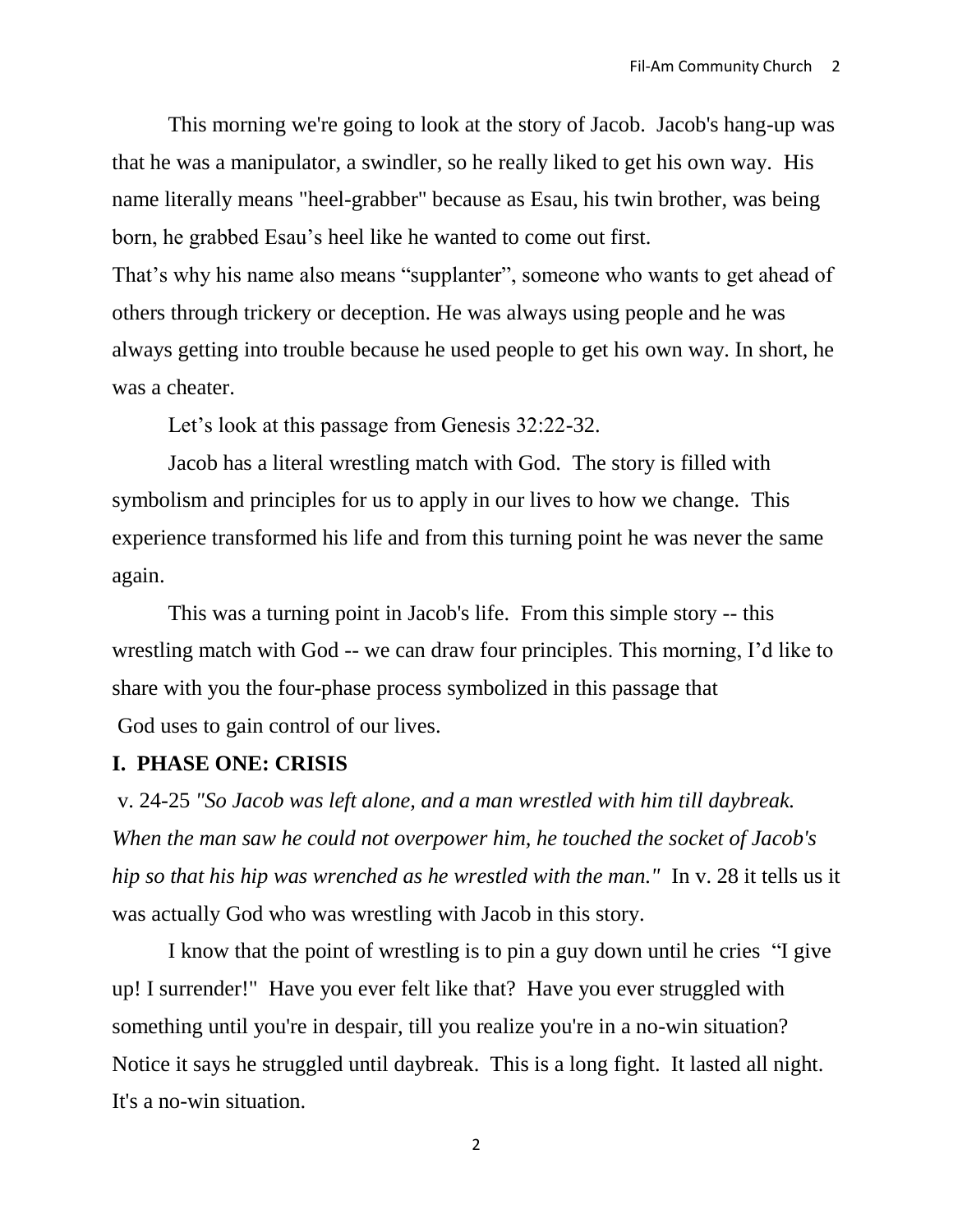What are you wrestling with this week? What is the problem in your life that you're struggling with and you're getting tired? Sick and tired -- sick and tired of being sick and tired! What is the crisis in your life?

Maybe it's an internal struggle and you feel like you're being torn apart. Maybe it's a struggle in a relationship -- it's been strained, ripped.

Have you ever considered the fact that it is God behind those circumstances? Maybe God is behind that problem, crisis, difficulty, irritation. The point is this: God often uses a crisis to get our attention. It's like the only way He can get through our hard heads. He has to. God uses a crisis to get our attention.

Are you in a crisis this morning? Congratulations! God's getting ready to change you. He wants to work in your life. It's like the mother eagle. She disturbs the nest so that it becomes so uncomfortable that the little eagle has to jump out and learn to fly.

It is human nature to put off changes in ourselves! We say "One of these days..." But the day never comes.

I used to be afraid of driving. I never drove in the Philippines. First of all, we didn't have a car. Second of all, there's no need to because of the abundance of tricycles, and jeepneys, and buses, and the LRT's and MRT's. Third of all, I was just afraid to drive. I got nervous just thinking about it. Then, I went to Australia to work. No big deal. There were trains all around. And I had friends in church who gave me a ride most of the time. I was content and dreamt of staying there permanently. Until God shook my little comfortable world. After bringing me first to a missions trip in Russia and then to California where I lived for six months with my parents and sisters, God closed the door totally to Australia and I couldn't go back. Again, no big deal. My parents and sisters gave me a ride. I made an excuse whenever they asked me take driving lessons.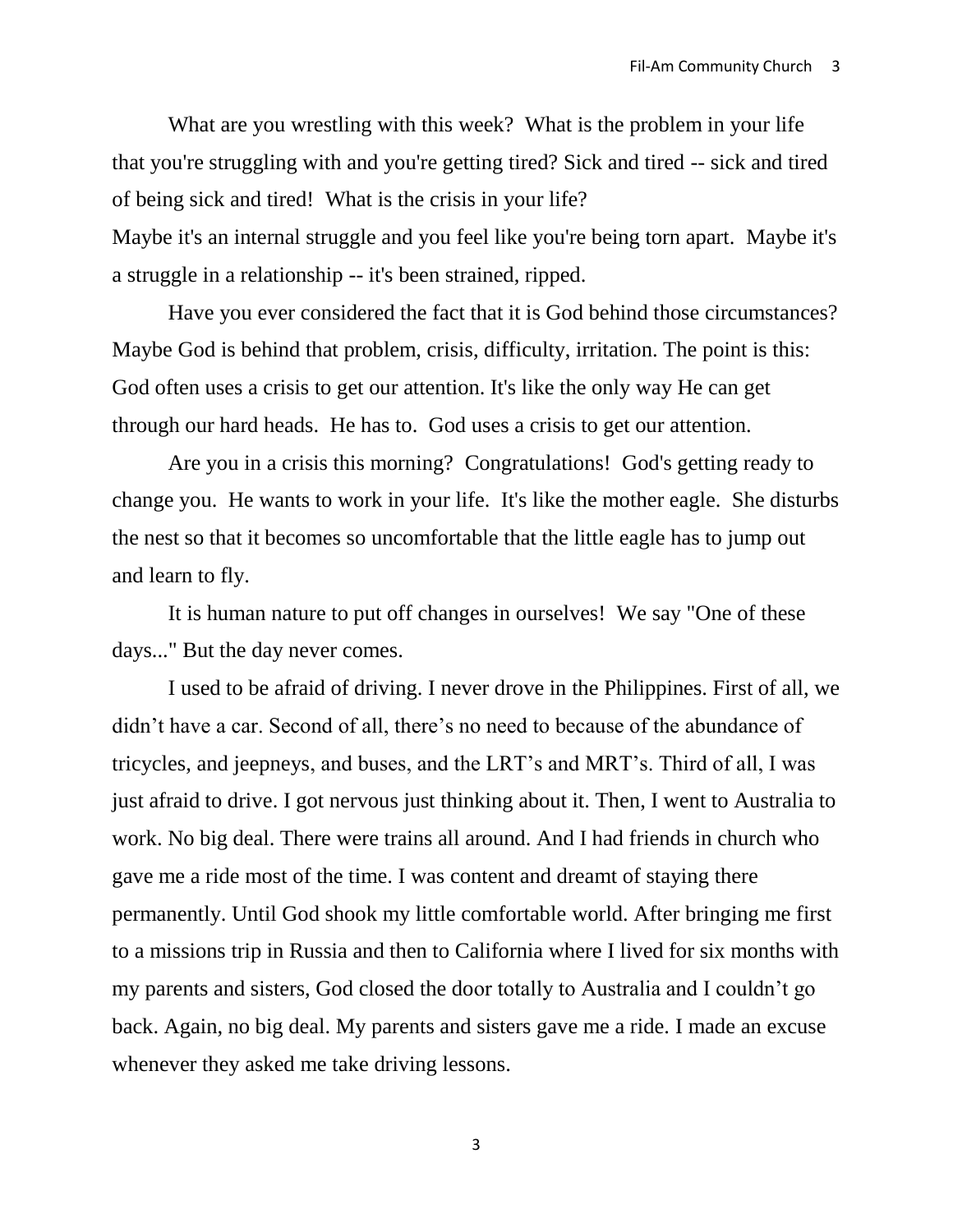Then, one day, a friend from New Jersey called and encouraged me to apply for a job. I said "yes". In short, I went thinking that the commute wouldn't be a problem because of the trains and buses in New York and New Jersey.

I got the job but it turned out that the job location was far from the city and there were no nearby train and bus stations. I panicked. The agent even said that had she known that I didn't have a driver's license, she wouldn't have introduced me to the employer. I was in deep trouble. But God had a solution, of course. The agent arranged for me to have free driving lessons and assigned me to the best driving teacher. I learned how to drive and being so thankful I even gave my driving teacher a \$100 tip! He was astonished.

How many times has God had to bring something into your life to motivate you to change? Finally a crisis came and you gave up. We never change until the pain becomes greater than the fear of change. Jacob struggles all night. Finally the pain was so bad that he finally had to do something.

God brings a crisis into your life. God loves you just the way you are. But He loves you too much to let you stay that way. If it takes a crisis -- you can count on it -- He will use it for your best.

# **2. PHASE TWO IS COMMITMENT**

The fact is, God does use crisis to get our attention, but even after He's gotten our attention, He doesn't solve the problem immediately. He waits for awhile. Why? God often waits to resolve a problem in our lives because He wants to see if we really mean business. Am I serious about change or is this some passing whim?

v. 26 *"Then the man said, `Let me go, for it is daybreak.' But Jacob replied, `I will not let you go unless you bless me.'"* Jacob's attitude is persistence. He's determined. He's going to stick with it, fight it out. He will not quit. He's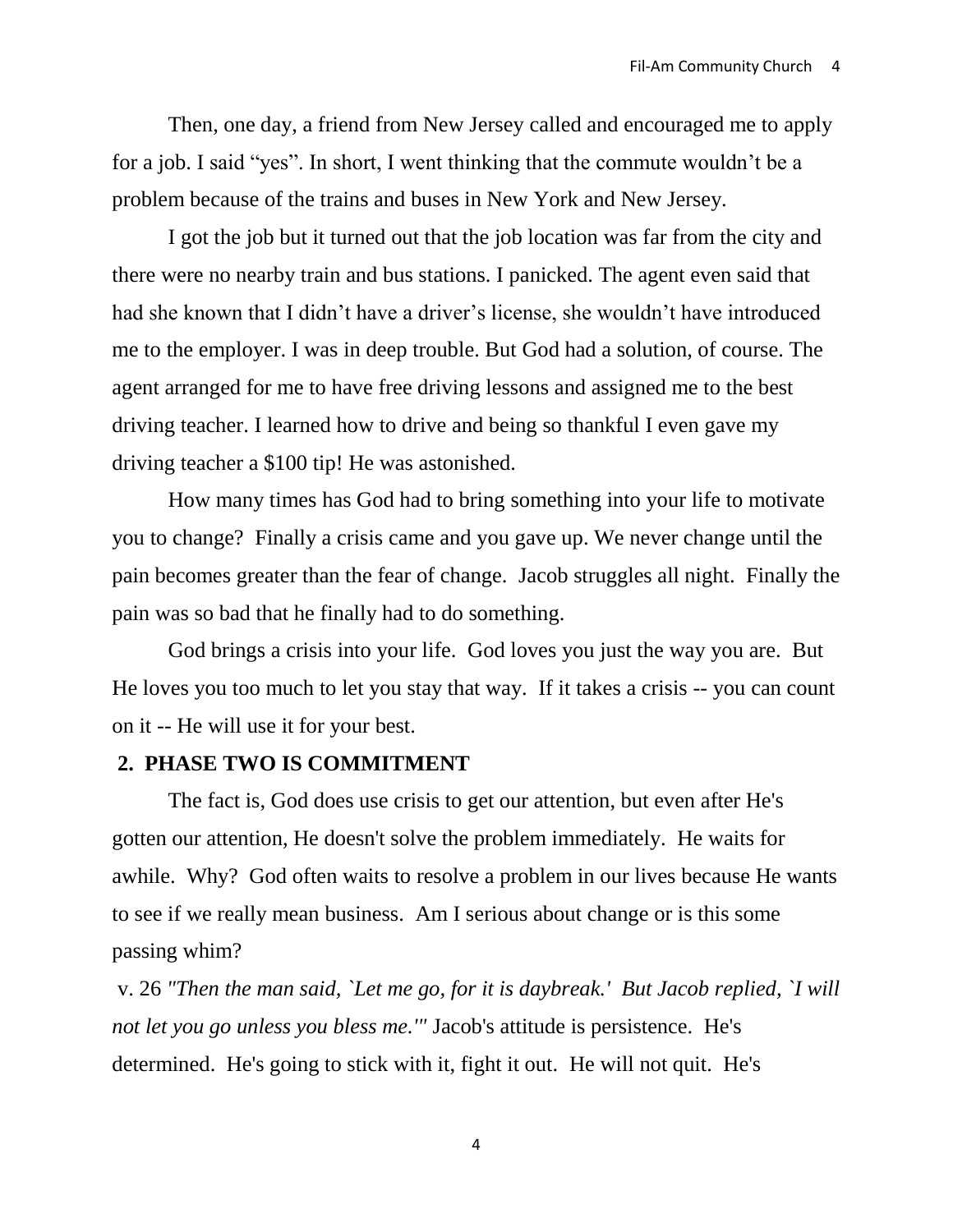basically saying to God, "I'm sticking with this struggle until I benefit from it! I want something good out of all of this."

The normal reaction to our weakness and problems is to run from them. Get out of the situation. Leave. Quit. God says, "Let's see how committed you are." Many people miss God's blessing because they give up too soon. The answer is right around the corner. We are great starters but we don't finish.

How many of you at some time have started a physical fitness program? I will not ask how many of you are still on it. We are great starters but we don't continue. We live in a microwave society. We want instant change -- now! If God doesn't solve it overnight, then forget it, God!

Where's the commitment? First, the crisis, then the commitment. Am I going to stick with it? Jacob said, I'm committed to this struggle and I'm not giving up until God turns this battle into a blessing. I'm not giving up!

Often we want to change and God wants to change us but it just takes time! It took you years to get into the mess you're in right now. You didn't develop all those hang-ups overnight. It took years of bad choices and bad mistakes. You didn't develop your personality overnight. You have ingrained patterns and habits and ways of reacting and ways of responding. Usually God has to remove it layer by layer. That takes commitment.

[Galatians 6:9](http://biblia.com/bible/esv/Galatians%206.9) *"Let us not become weary in doing good, for at the proper time we will reap a harvest if we do not give up."* He's saying, Hang in there! Be committed to getting God's best. There is hope. You will be able to change, but don't give up! If God could change Jacob, God can change me.

#### **3. PHASE THREE IS CONFESSION**

v. 27 *"The man asked him, `What is your name?' `Jacob', he answered."* Why did God ask his name? Because God wanted him to admit who he was. In Bible times, the name you were given was a description of your character. It was a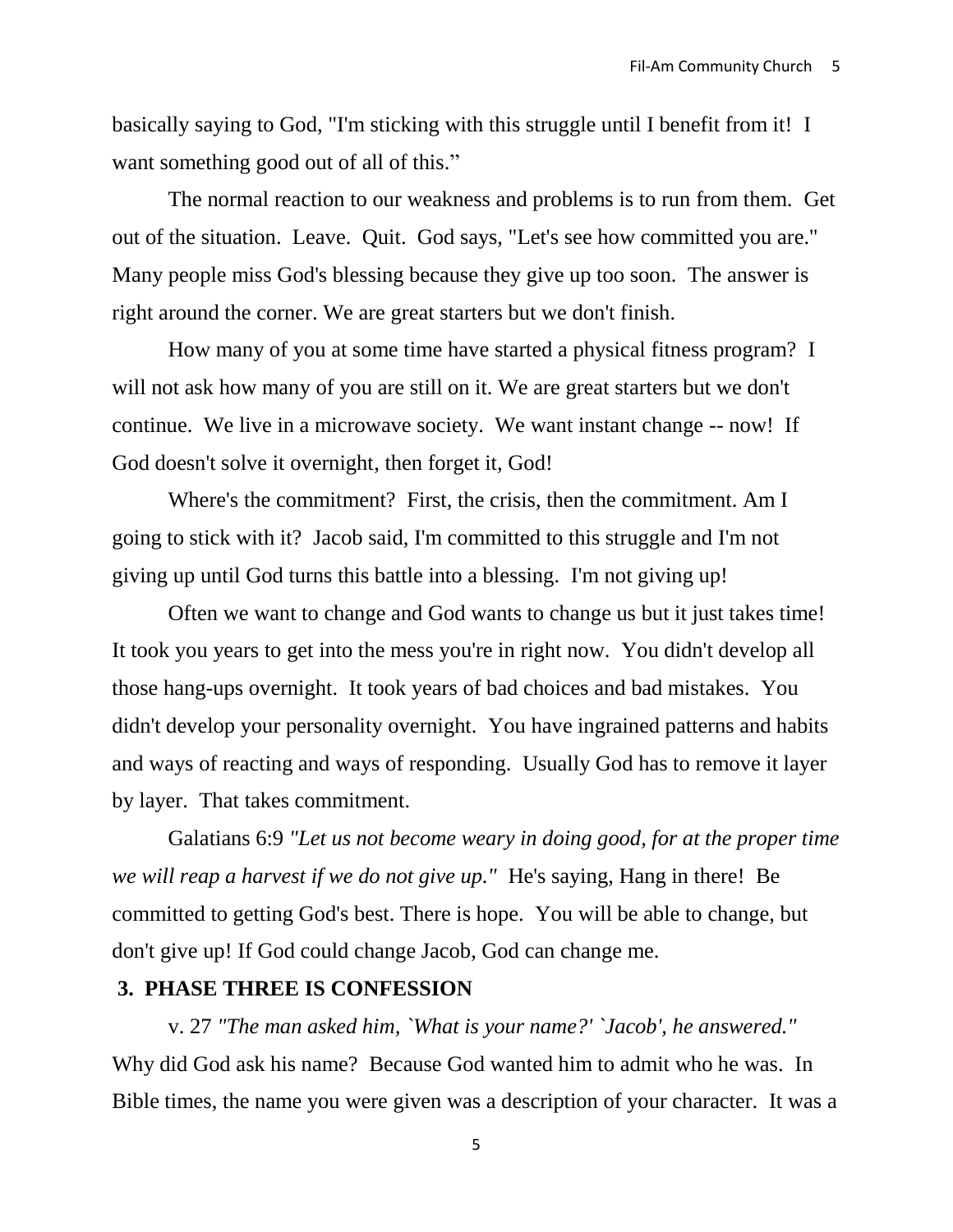label. When Jacob said, "I'm a cheater" it was an act of self revelation, an act of confession. When Jacob said, "My name is Jacob" it was a reminder of all the people he had hurt, all the heartbreak he had caused, all the problems that had been the result of his hang-ups and personality. He was admitting what he was.

Question: If today you were named for your greatest character weakness, what would your name be? Temper? "My names is Temper, I can't keep a lid on it." Maybe, Lust? Unreliable? Guilty? Depressed? Worrier? Greedy? Resentful? What would be your tag?

The lesson is that I will never be able to change my weaknesses until I admit them. To who? First to yourself. Then to God. Then to at least one other significant person in your life. That's difficult. But the fact is, God won't work in my problem until I admit that I have one.

When you come to God and admit you have a problem, He's not going to be surprised. He's not shocked. He knows it. He just wants you to know it. Phase Three is to come face to face, not just with God, but with yourself. What is my name? What am I really like? Until I admit I have a problem, God can't help me.

To change we've got to stop making excuses and blaming others, "Everybody's doing it! I'm not as bad as... It's partly his/her fault." It's humbling to admit a weakness. But that's good. Because *"God resists the proud but gives grace to the humble."* (James 4:6 HCSB).

If you want to change, you can't change until you get grace. If you want grace, be humble. How do you be humble? Admit your weaknesses! I find that the people who are most honest, open and transparent about their weaknesses are the healthiest people I know. They are also the people who are changing the most in life because they've got it out in the open so they can deal with it. I'm praying that we'll be a place of unconditional acceptance. We're all struggling. No one is perfect. We all need grace.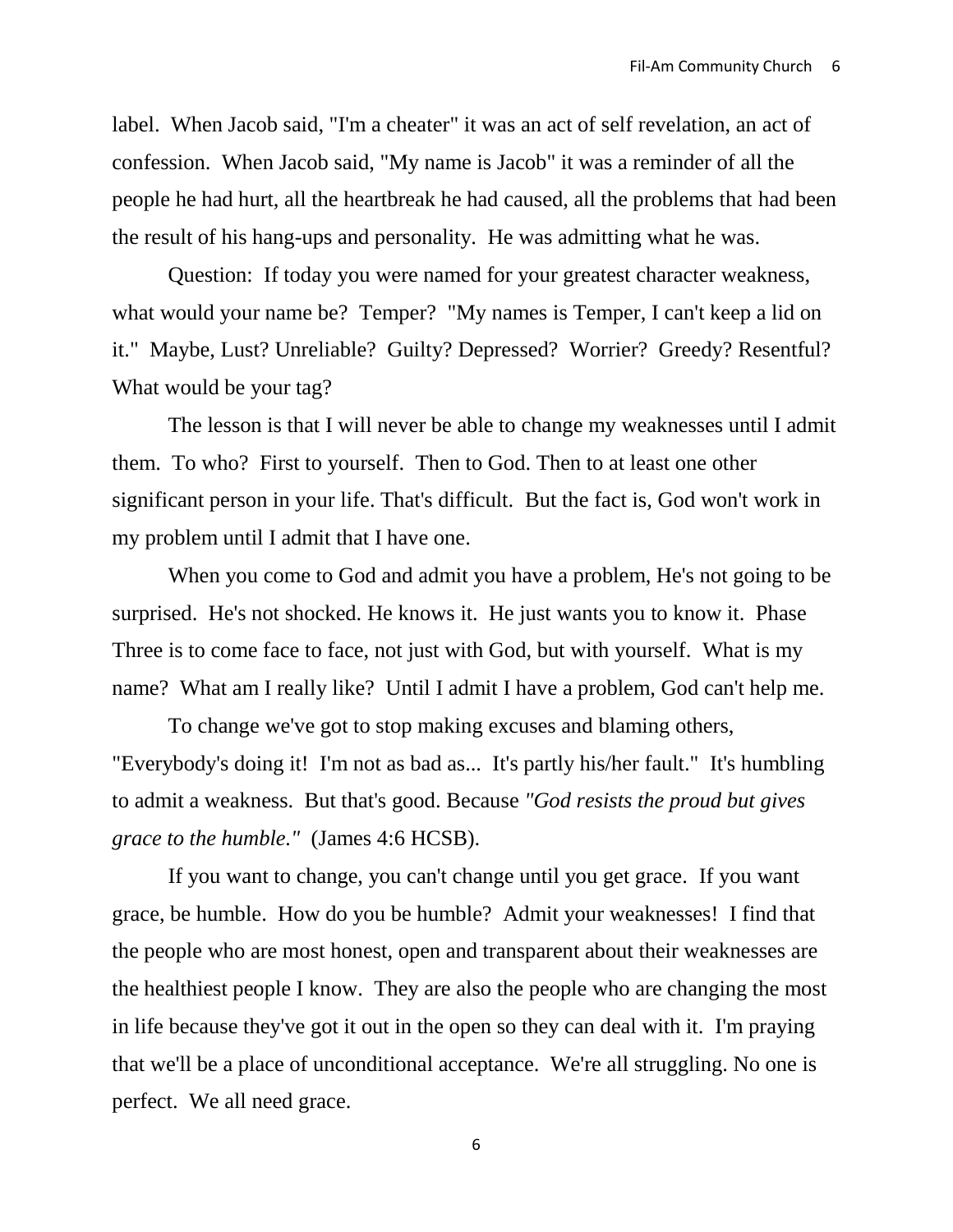#### **4. PHASE FOUR IS COOPERATION**

We've got to cooperate with what God wants to do in our lives. vs. 28, 30, say, *"Then the man said, `Your name will no longer be Jacob, but Israel, because you have struggled with God and with men and have overcome…Then he blessed him there. So Jacob called the place Peniel, saying, `It is because I saw God face to face'".* The moment Jacob began admitting what he was and began to cooperate with God, He began to change. He called the place Peniel which means "the face of God". Jacob came face to face with God.

All of us have to do that some day. You can run from God for the rest of your life but then you can't run any more. Why not face Him now? He wants to be your friend, not your enemy. Jesus came to save us, not to scare us. All of us eventually face God.

Sometimes we have to come face to face with ourselves first. When we do, God says, "OK, now I can get down to business in your life! We can start working on those character defects, those faults that we both want changed. Relax and cooperate with Me and I'll make those changes that we both want." God says to Jacob, *"I will bless you."*

The first thing God did for Jacob was He gave Him a new name, a new identity. He said, "Your name is no longer going to be called Jacob; it's going to be Israel." Jacob means cheater, swindler, crook. Israel has two different meanings -- a pun, a double meaning. One, "he who struggles with God" which is true. But it also means, "prince of God". This crook and God's calling him a prince of God.

God does his deepest work in our identity, in who we are and how we understand ourselves. When God wants to change you, He starts with the way you see yourself. Because that affects everything. It influences how you're going to act. You act according to the way you think you're going to act. God saw Jacob's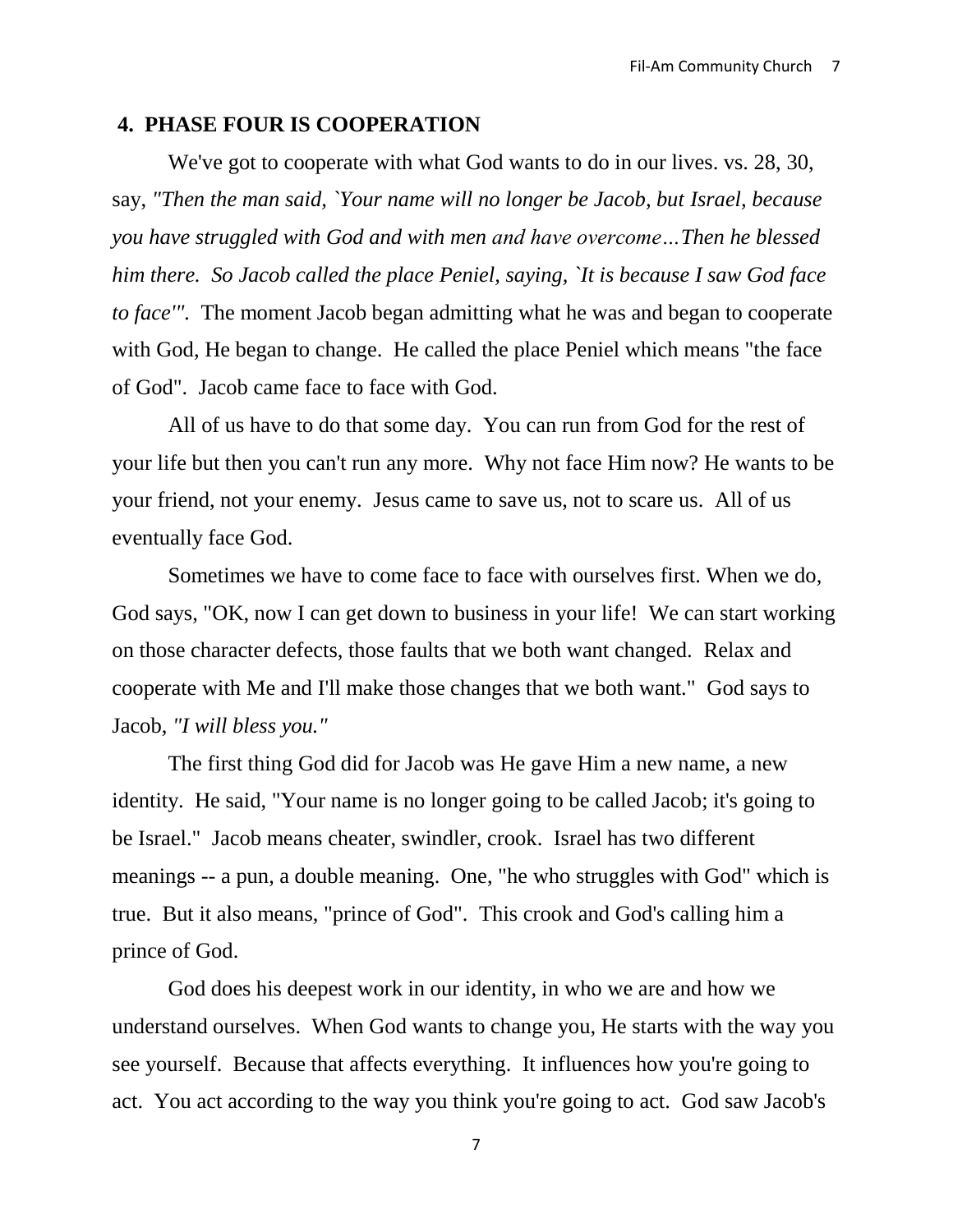potential. He saw beneath that scoundrel, that manipulator, that schemer was a prince. God looked beneath those emotional hang-ups and saw something valuable -- a prince, someone He could do something great through, with, to. He changed Jacob's name and from this point on Jacob was a different person.

V. 31 *"The sun rose up above him as he passed Peniel and he was limping* [circle this] *because of his hip."* While they were wrestling, God dislocated Jacob's hip and his thigh was damaged and as a result of this experience, the rest of Jacob's life he walked with a limp. What is so significant about that? Because it was a reminder of two very important truths that we need to be reminded of every day. This was God's way of reminding Jacob.

In the first place, your thigh is the most powerful muscle in your body. It has the most strength over any muscle in your body. When God touched Jacob He touched him at his point of greatest strength. The reminder to Jacob, constantly, as he limped the rest of his life was that Jacob was to depend on God and not his own strength. It's a principle for us to remember. I must depend on God not my own strength to work the changes. God said, "I'm going to touch you at the point of your greatest strength so you know that from now on you're not to walk in your own strength but in My strength."

Secondly, as you study Jacob's life and you look at all of his previous experiences, you find that every time Jacob got in trouble he ran. He ran away. That was his modus operandi. Whatever the situation, when he got in trouble, he split. God said, "I know how to fix that temptation. I'll just put a limp in his walk so he could never run again." Jacob had a limp the rest of his life. It was a reminder to Jacob that it is never God's will to run from a personal problem. Running away never solves a problem.

The lesson of Jacob is You don't have to stay the same! You can change. If God can change Jacob He can change anybody.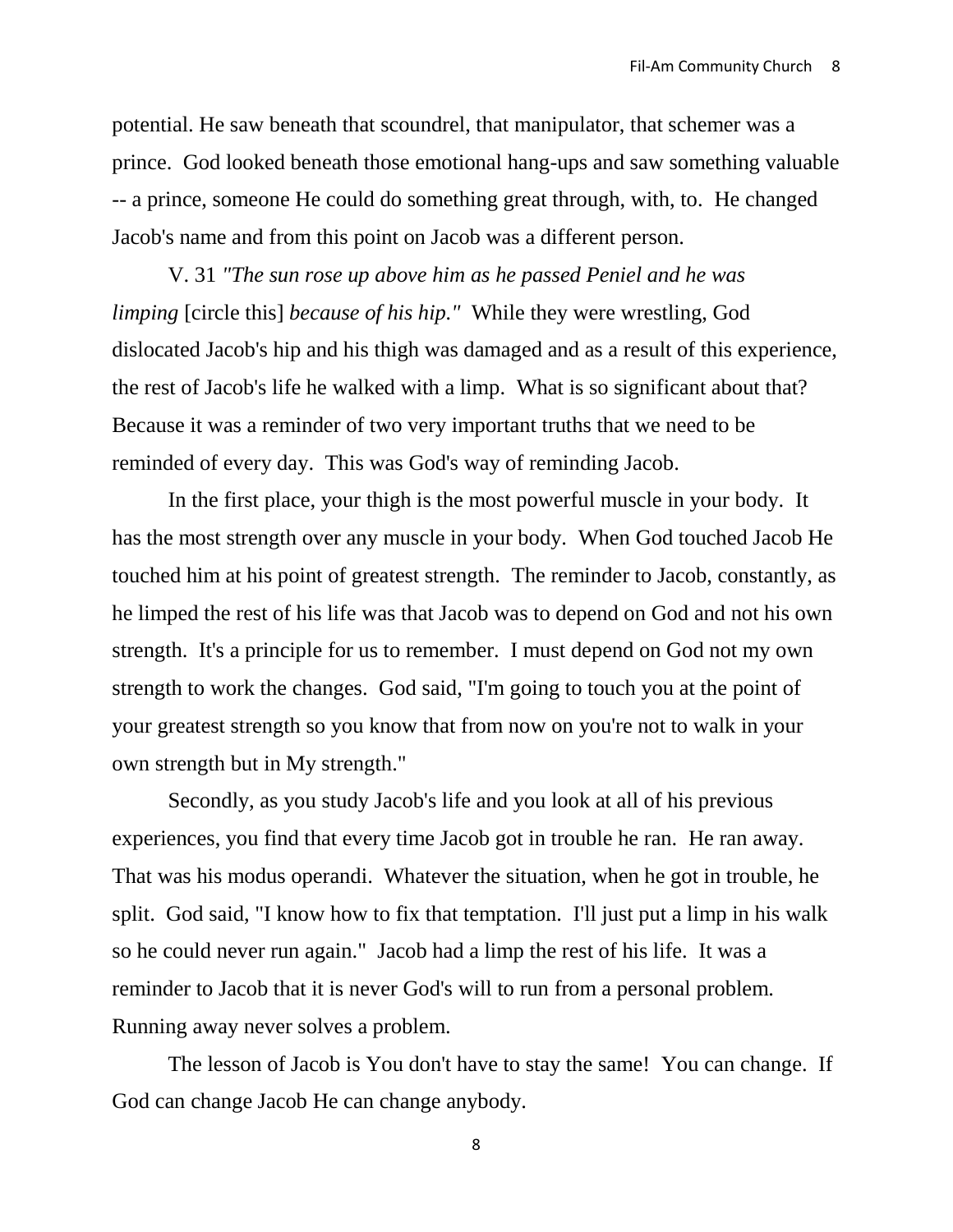Which of these four step processes are you in right now? Which of these represents your life where you are right now?

**Phase 1. Crisis**. Has God been trying to get your attention? Have you been wrestling with a situation or a relationship for weeks or months or years? It seems hopeless, a no-win situation. It may be a major crisis, a shake up, or it may just be a perpetual irritation, a frustration that you have to deal with. Maybe you feel like you're being torn apart and pulled every different direction and you've been struggling all night. Have you looked behind the circumstance to see God? God wants to push you in a new direction or make a change in you. It reminds us that we rarely change until the fear of change is exceeded by the pain. We won't change until we get desperate. Sometimes you have to hit bottom. Because until that time we make excuses, blame, rationalize.

**Phase 2. Commitment.** Have you made a commitment to stick with the struggle until God brings some good out of it and God turns that burden into a blessing? Right now it may seem easier just to walk away from something. But you better ask God before you make that decision. He may have something else for you. I don't know. If you're walking from a problem that's really in you, you're taking it with you. Maybe the situation looks hopeless and nothing is changed. You're discouraged and ready to quit. Be committed.

**Phase 3. Confession.** What is your name this morning? What weakness do you need to admit? What problem do you need to face up to and realize that the thing is destroying your life, your marriage, your career? All of us need to face the facts about ourselves. Maybe you need to say, "God, I've got a drug problem" a problem with alcohol... I'm a Christian but I'm having problems with my temper ... I love to gossip ... I'm unreliable ... I'm a worrier ... I'm depressed ... I'm vindictive. We don't change until we admit that we need to change. God knows everything about you and He still loves you very, very deeply. His love is unconditional. He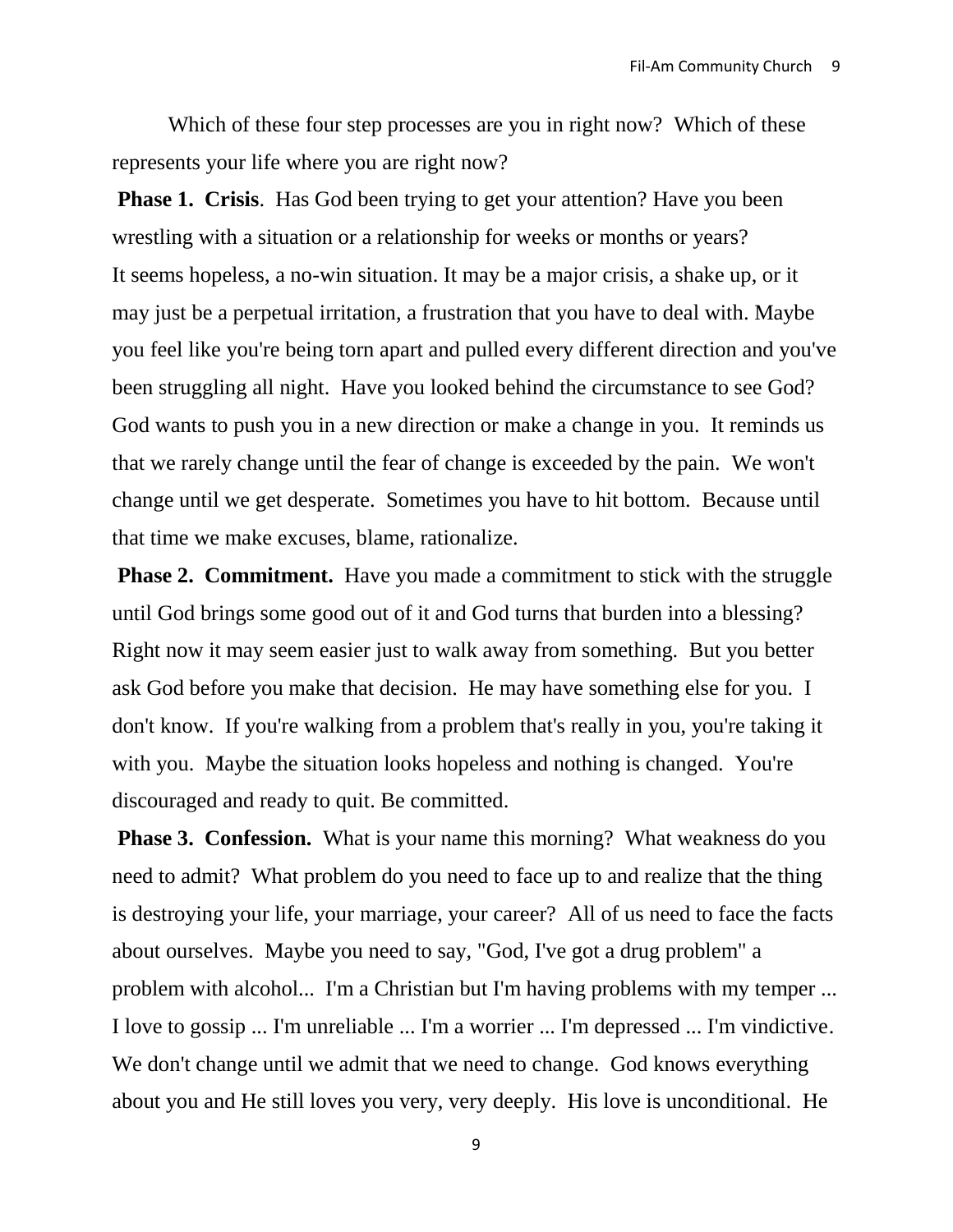loves you. You don't have to be ashamed to talk to Him. He knows what you're like.

**Phase 4. Cooperation.** Take a step of faith and say, "Father, I want to cooperate with You." [Ephesians 4:22-23](http://biblia.com/bible/esv/Ephesians%204.22-23) (GN) *"So get rid of your old self, which made you live as you used to ... and put on the new self, which is created in God's likeness."* That is good news! He's saying I don't have to stay the same. But God can change patterns in your life! Aren't you grateful for that? I don't have to be stuck with things that cause problems in my life. There can be healing of memories. There can be a change in my outlook.

Jesus said it real simple. He said, *"You must be born again."* He didn't say, you ought to be. He said *you must!* If you want to go to heaven, *"You must be born again."* This is nothing scary. It just means a new life. He's not talking about turning over a new leaf. He's talking about a new life -- get rid of your old self, put on a new self. Start over. This is what Christianity is all about. Christianity is changed lives. He wants to do it to you, that's why He brought you here today.

Being born again means to turn over your life to Jesus. In short, giving him control of your life? Why? Because he died for you on the cross. If he didn't do that, you'll forever be lost, out of control. You'll die and go straight to hell. But Jesus loves you and took all the pain on the cross so that you can live a new life. You see, the reason we want control of our lives is because of pride. We're selfcentered and we're sinful. We do things that hurt ourselves, hurt others, and hurt God. We need to confess our sins to God, ask for forgiveness. And the Bible says that God will forgive because of the sacrifice of Jesus on the cross. Hebrews 9:22 says "*Without the shedding of blood there is no forgiveness."*

And I have good news for you. If you ask forgiveness for your sins, ask Jesus in your heart, then he gives you the gift of eternal life. The reason is Jesus himself rose from the dead and lives in heaven forever and ever. So, eternal life